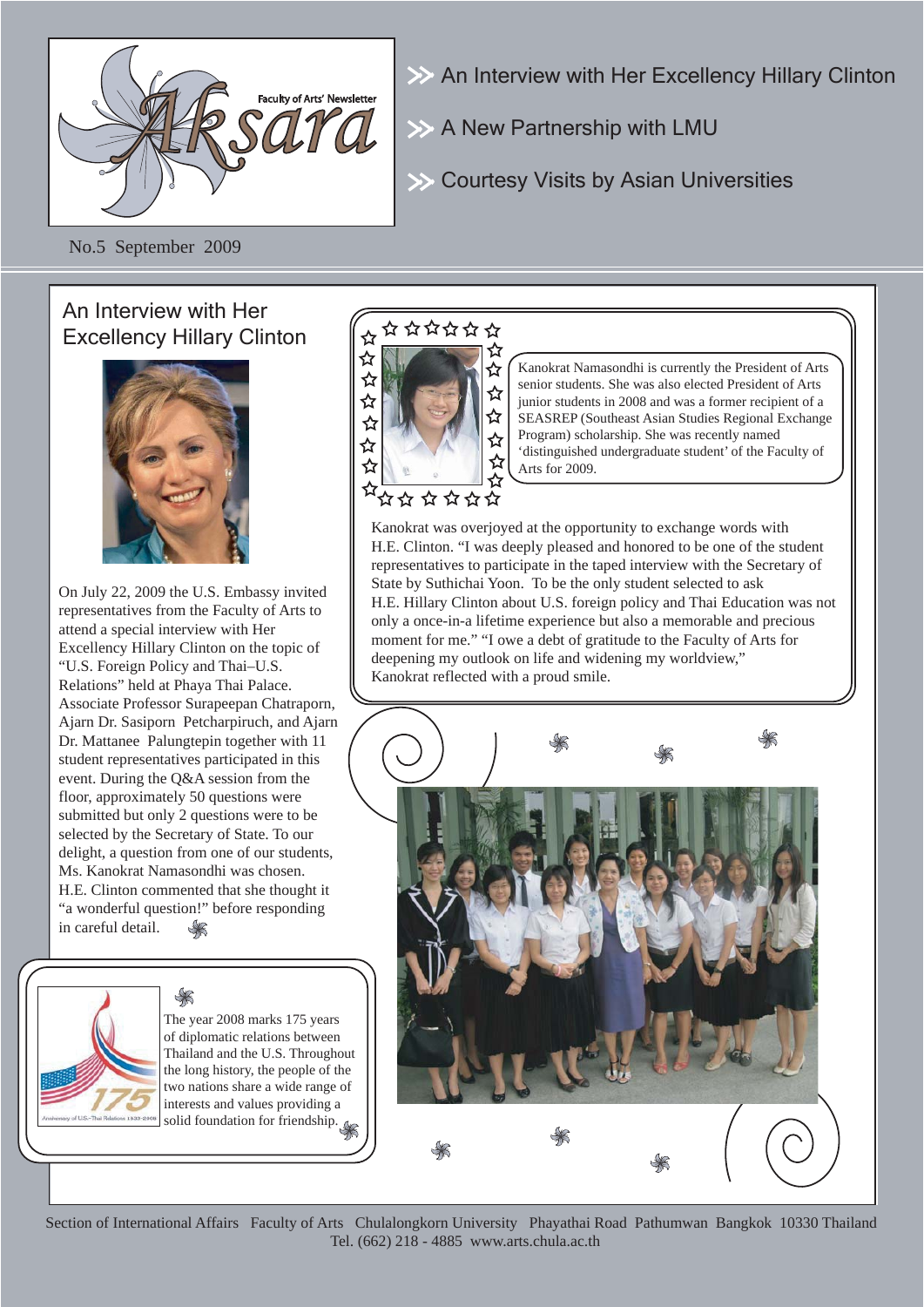#### A New Partnership with LMU  $\frac{2}{30}$



 On August 21, 2009 the Dean, Assistant Professor Dr.Prapod Assavavirulhakarn, signed a cooperation agreement with the Dean of the Faculty of Cultural Sciences, Professor Dr. Walther Sallaberger, Ludwig-Maximilians Universitat Munchen (LMU), Munich, Germany. The agreement covers both student and faculty exchanges between the two universities.

 Ludwig-Maximilians Universitat Munchen is the second largest university in Germany with a student population of 45,000 and is ranked No.51 of the world's top universities. LMU is one of the leading research universities in Europe, with a history and unique tradition going back more than 500 years. The agreement was a follow-up to our Dean's visit to LMU in July when he gave a special lecture to students and discussed details of the cooperation agreement  $\mathscr{L}$ 

### **Courtesy Visits by Asian Universities**  $\frac{1}{2}$



Associate Professor Dr. Yoshikawa and Professor Yuko Takeshi from Toyo Eiwa University, Japan, paid a courtesy call to the Faculty and met with Associate Professor Surapeepan Chatraporn, Deputy Dean for International affairs, on July 16, 2009 to discuss further academic cooperation and student exchange which will hopefully be implemented in the next academic year in accordance with our ongoing partnership.



Associate Professor Dr.Park Jong Woo, Head, International Study Center, Professor Ikuko Seguchi, Deputy Director, Office for the Promotion of International Exchange, and Ms.Mitsuko Inokuchi, Head, International Student Exchange, Kobe University, paid a visit to the Faculty on September 21, 2009. On this occasion they were cordially received by Associate Professor Surapeepan Chatraporn and Assistan Professor Dr. Chomnard Setisarn, Deputy Dean for Planning and Development. In the course of warm and productive discussions, proposals were raised to explore the possibility of formal academic and cultural cooperation between Kobe University and Chulalongkorn University.

#### **We are at Your Service.**  $\mathscr$

The Committee Members of the Section of International Affairs, which comprises Deputy Dean Surapeepan Chatraporn, Dr. Brett Farmer, Charunee Hongcharu, Dr. Duantem Krisdathanont, Dr. Ingo Peters, Dr. Julispong Chularatana, Dr. Mattanee Palungtepin, Dr. Nurida Hayiyakoh, Pawit Mahasarinand, Dr. Piriyadit Manit, Dr. Saseporn Petcharpiruch, Dr. Sirivan Chulakorn, Wipada Petcharak, and Walailuk Chorpankul as secretary, welcome advice and suggestions concerning any plans and activities. We aim to encourage a fully internationalized environment and to promote increased networking with overseas institutions and scholars. If you would like to talk to us, you can contact any of the committee members. We would be very happy to hear from you and cooperate closely with you.